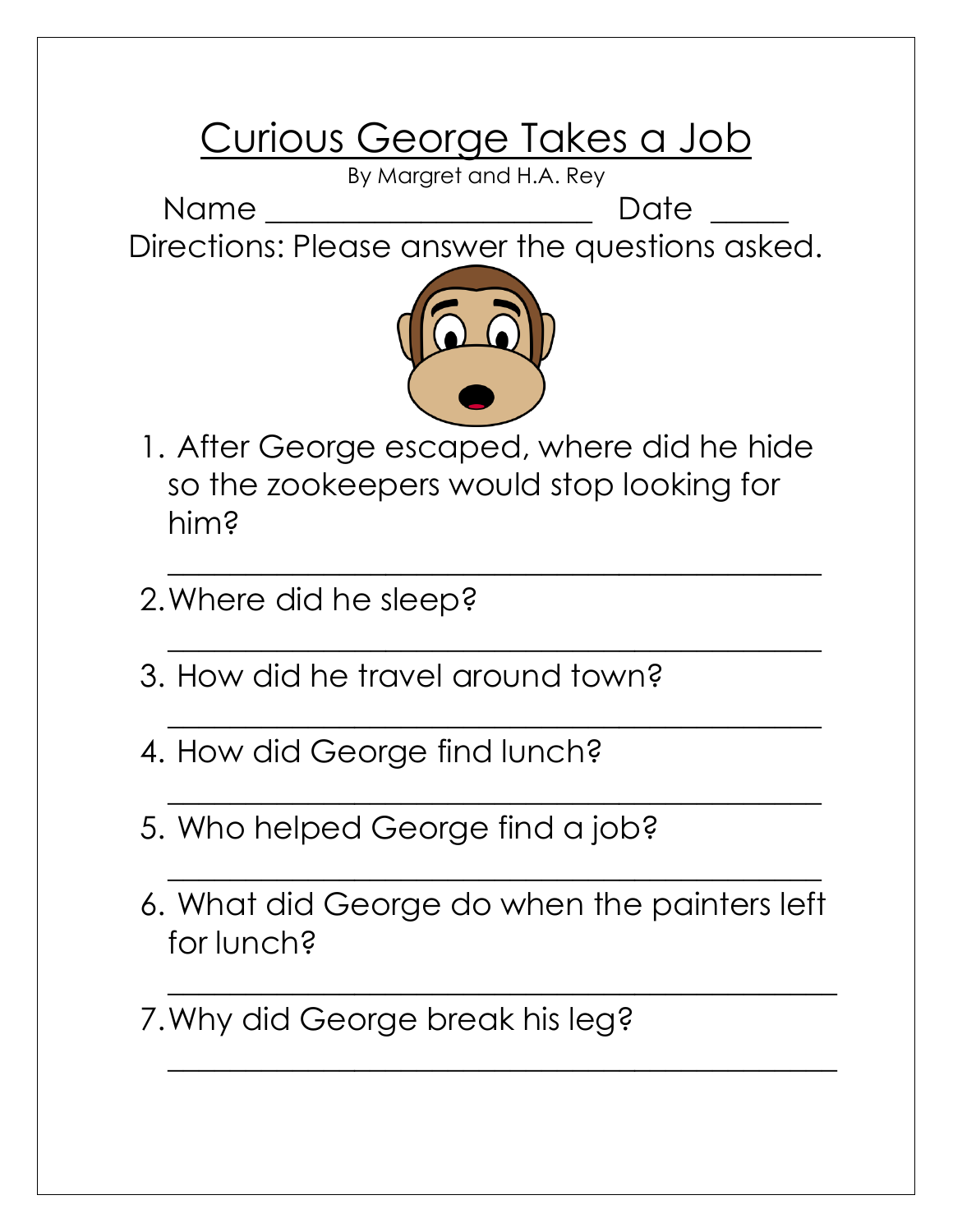- 8. How did the man with the yellow hat find George?
- 9. Why did George drink what was in the blue bottle?

 $\mathcal{L}_\text{max}$  and  $\mathcal{L}_\text{max}$  and  $\mathcal{L}_\text{max}$  and  $\mathcal{L}_\text{max}$  and  $\mathcal{L}_\text{max}$  and  $\mathcal{L}_\text{max}$ 

 $\mathcal{L}_\text{max}$  and  $\mathcal{L}_\text{max}$  and  $\mathcal{L}_\text{max}$  and  $\mathcal{L}_\text{max}$  and  $\mathcal{L}_\text{max}$  and  $\mathcal{L}_\text{max}$ 

 $\mathcal{L}_\text{max}$  and  $\mathcal{L}_\text{max}$  and  $\mathcal{L}_\text{max}$  and  $\mathcal{L}_\text{max}$  and  $\mathcal{L}_\text{max}$  and  $\mathcal{L}_\text{max}$ 

 $\mathcal{L}_\text{max}$  , and the contract of the contract of the contract of the contract of the contract of the contract of the contract of the contract of the contract of the contract of the contract of the contract of the contr

10. Why did George sign a contract?